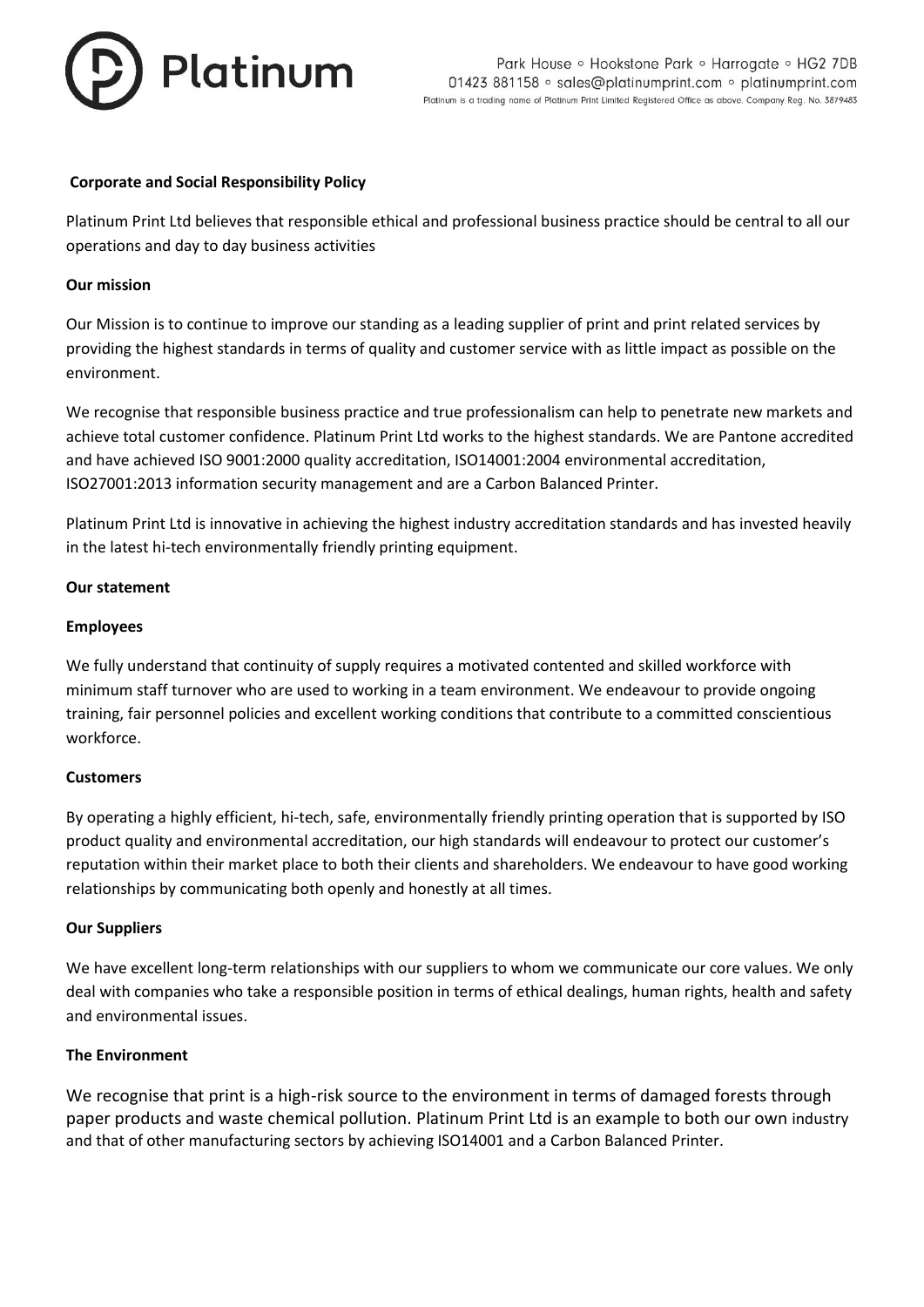

#### **Our Customers**

Customer satisfaction is paramount to the success of our business and our systems are structured to provide the highest levels in terms of both quality and service.

All work is produced to ISO 9001-2000 system quality.

Clients receive customer satisfaction questionnaires which provide us with relevant information which ensures that the highest standards are maintained.

We operate the very best in management information systems and we are able to provide our customers with any job-related information that they require instantly at the push of a button.

We strive to provide our customers with the very best in terms of quality, price, speed of turnaround and the highest industry standards are applied throughout our business operations. We believe our drive for continual improvement will help us to achieve continual growth and maintain our market position as a leading supplier of print.

#### **Our Workforce**

Our workforce is vital to the success of our business.

We acknowledge that we all spend a great deal of our lives at work therefore our workforce should be happy and fulfilled in their working lives.

We operate a comprehensive training policy both external and internal that ensures our employees have the necessary skills to operate as part of a highly skilled team that works to the highest standards.

The company believes in equal opportunities and is none discriminative.

We aim to treat people fairly and welcome job opportunities from all sections of the community.

We encourage people to improve themselves and existing employees are considered for promotion before external advertising.

The company complies with its obligations under the disability discrimination act.

#### **Our Suppliers**

As a business, we believe in sourcing goods and services from suppliers who operate in an ethical way.

We have a new supplier pre-qualification document to be completed by all new suppliers, allowing us to make necessary checks before placing work, including ethical work practices.

It is important to us to build and maintain good working relationships with our suppliers and as such it is our policy to settle invoices close to the end of the month following the month of invoicing.

We value feedback about our services and communications and recognise the right of our suppliers to make a compliment, complaint or suggestion about our services and processes.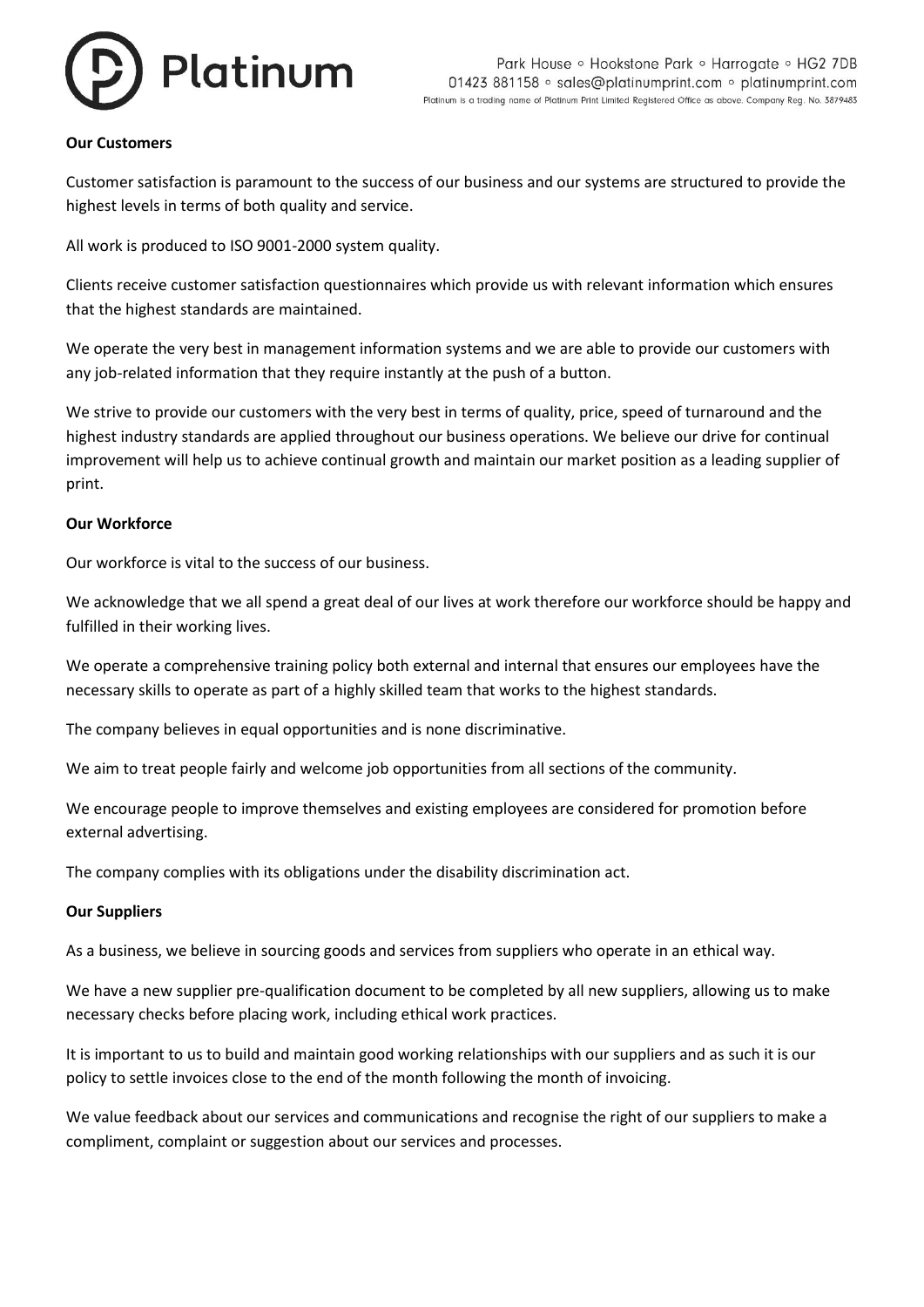# Platinum

# **Our Neighbours and the Wider Community**

Platinum Print Ltd draws on 34 years of successful trading experience to continue to achieve sustainable growth and maintain our position as a leading supplier of print.

We support the local economy through recruitment and procurement practices.

We work closely with local charitable organisations, helping in a number of ways including;

Buying print finishing services from disability action employers.

Sponsoring print for different charitable fundraising events.

Staff get involved by taking part in fund raising activities and volunteering in their spare time to help support local groups.

Support for local schools, is also a priority;

We offer work experience to pupils of all the local secondary schools.

We donate paper off cuts and end of line grades to the local primary schools.

We do guided tours for all local schools and colleges offering an insight into the world of print.

#### **The Environment**

Platinum Print Ltd takes its environmental responsibilities very seriously and recognises that the printing industry can have a massive influence on the environment and importantly how the world's forests are managed.

It continues to be of great importance to Platinum Print that we honour our commitment to helping customers make the right decision on the paper they use with minimum environmental impact.

We are a Carbon Balanced Printer.

As a Carbon Balanced Printer, we are helping global conservation charity World Land Trust preserve critically threatened habitat in Vietnam. This not only offsets our carbon footprint, but it also helps protect the dozens of endangered species calling these forests home.

As a Carbon Balanced Printer, we are pleased to be able to offer our clients the option to be able to offset their paper-based products.

Platinum Print Ltd aims to be a first-class supplier, employer and neighbour. We are fully committed to minimising the effect our manufacturing processes have on the environment.

#### **Health and Safety**

Safe working is a contractual condition of working at Platinum Print Ltd and is detailed in the Health & Safety policy.

To facilitate the observance of this policy the following procedures apply:

All machinery is serviced and maintained at regular intervals, under maintenance contracts where applicable.